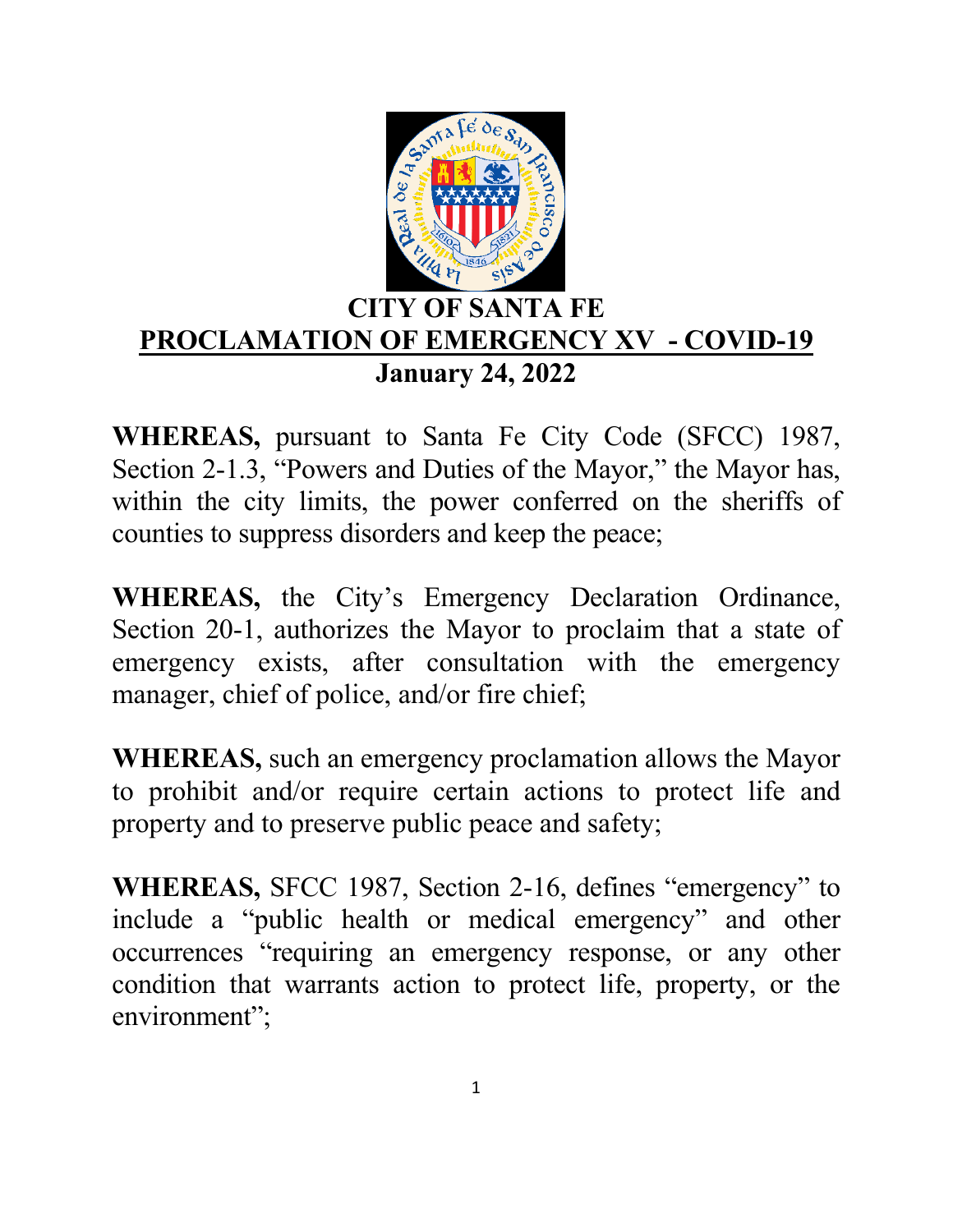**WHEREAS,** the public health emergency due to the Coronavirus Disease 2019 (referred to as "COVID-19") declared by the United States Department of Health and Human Services Secretary and New Mexico Department of Health (NMDOH) continues and evolves, with more virulent variants;

**WHEREAS,** the spread of COVID-19 in New Mexico and the City of Santa Fe continues to threaten the health of residents and visitors and negatively impacts the social, emotional, and overall quality of life of the residents of Santa Fe;

**WHEREAS,** according to NMDOH data, there are a growing number of COVID-19 cases in New Mexico, including 22,355 cases and 218 deaths in Santa Fe County as of January 21, 2022;

**WHEREAS,** according to the Center for Disease Control (CDC), https://covid.cdc.gov/covid-data-tracker/#variant-proportions, the Omicron variant of the COVID-19 virus has quickly become the primary variant nationwide and in the region that includes New Mexico;

**WHEREAS,** according to the CDC, COVID-19 vaccines continue to protect people from being hospitalized with COVID-19 against Delta and other variants and continue to prevent COVID-19 hospitalizations, even though many months have passed since some people got vaccinated.<sup>1</sup>;

**WHEREAS,** more than 3,559,396 doses of the three COVID-19

 <sup>1</sup> [https://covid.cdc.gov/covid-data-tracker/#vaccine-effectiveness.](https://covid.cdc.gov/covid-data-tracker/#vaccine-effectiveness)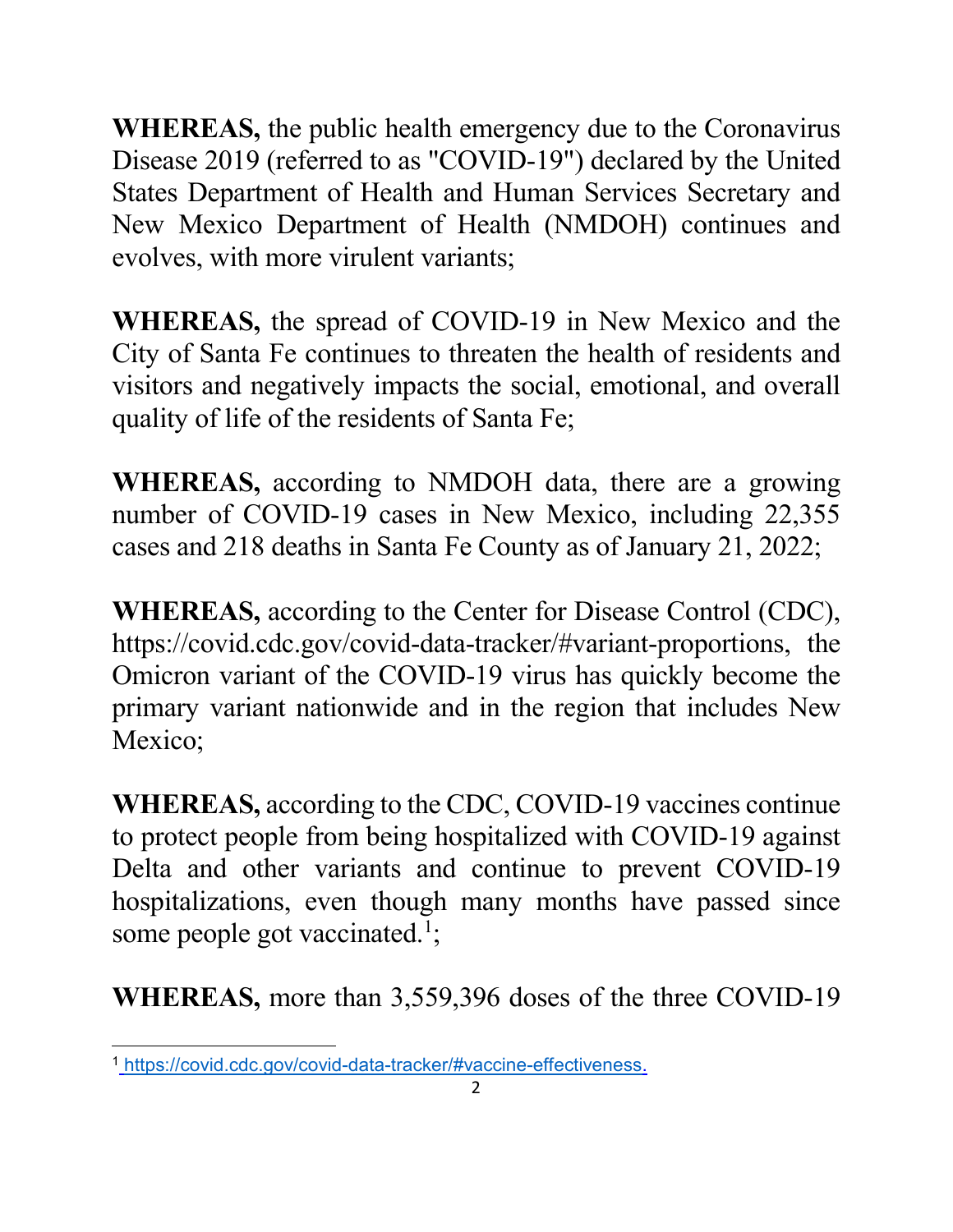vaccines the Food and Drug Administration has authorized with full approval in the United States have been administered in New Mexico and, due to waning efficacy<sup>2</sup>, boosters are now recommended after between two to six months after initial full vaccination, depending on the vaccine received;

**WHEREAS**, the CDC continues to recommend that, in counties with "High" or "Substantial" contagion risk, vaccinated persons wear facial coverings inside;

**WHEREAS,** unvaccinated persons continue to face a significantly higher risk of infection, hospitalization, and death, particularly in close-contact, indoor settings, and particularly when in closecontact with unvaccinated persons;

**WHEREAS,** according to NMDOH data, over eighty-two percent (86.2%) of eligible Santa Fe residents over the age of 18 have completed a vaccination series, and ninety-nine percent (99%) have had at least one shot;

**WHEREAS,** Santa Fe is a national and international tourist destination and visitors arrive from both neighboring states and countries around the world;

**WHEREAS,** despite its high vaccination rate, Santa Fe County has a "High" transmission rate, based on the CDC's classifications and estimates of cases per 100,000 persons and

 <sup>2</sup> https://www.science.org/doi/10.1126/science.abm0620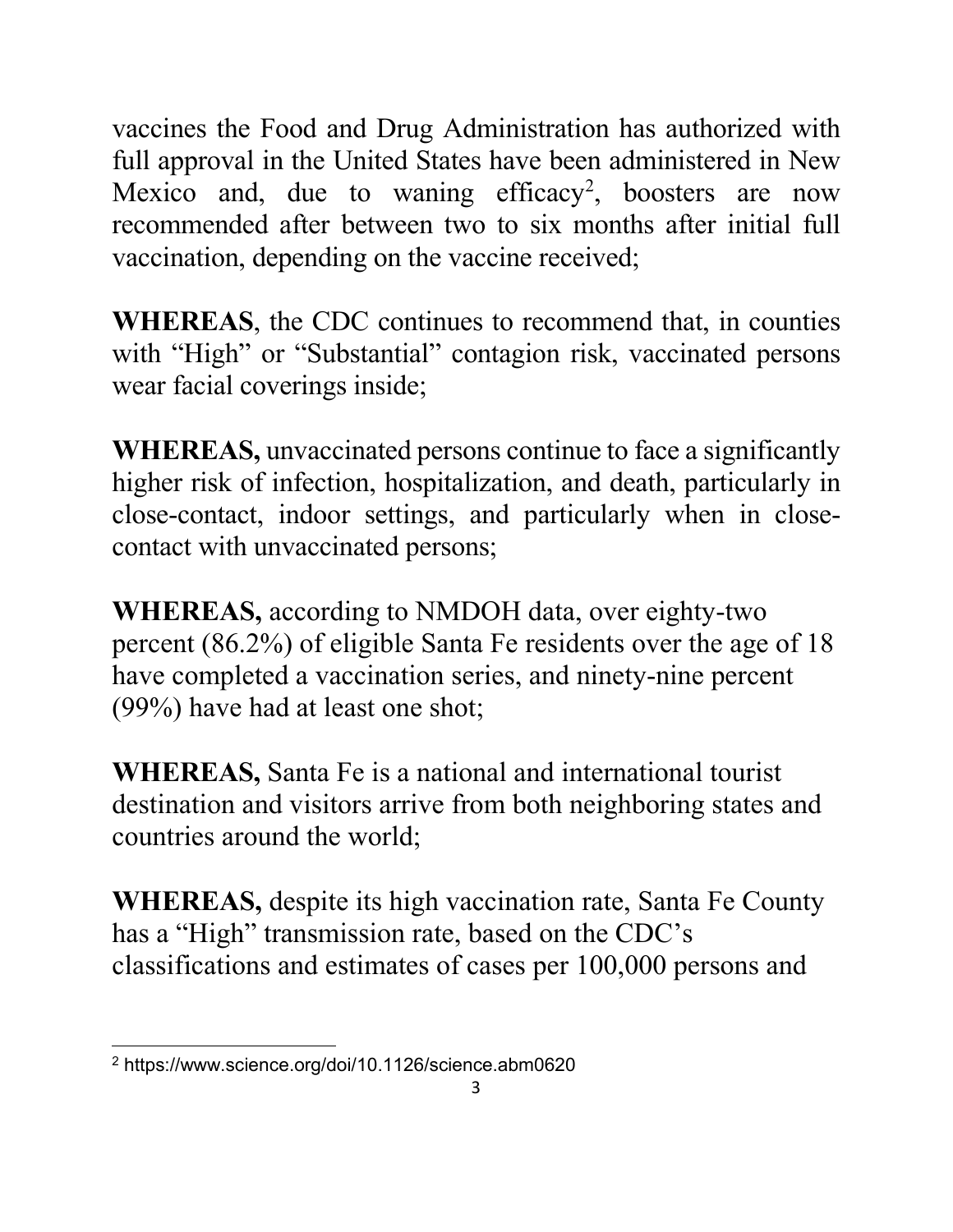test positivity rates, which are at  $298.7$  in Santa Fe<sup>3</sup> and  $28.5\%$ in New Mexico as of January 21, 2021<sup>4</sup>;

**WHEREAS,** emergency relief funds are available from a number of sources for tenants who are behind on their rent and utilities payments, but the funds continue to be difficult to access for some residents who remain at risk of eviction due to the financial impacts of the pandemic;

**WHEREAS,** the City's Utilities Department works with residents who need to set up a payment plan in order to avoid water shutoffs;

**WHEREAS,** according to the City's public safety officials, there has been a spike in the acuity of behavioral health (substance use disorder and mental health) episodes in Santa Fe;

**WHEREAS,** the Governor's emergency order requires facial coverings in all indoor public settings and adherence to pertinent COVID-Safe Practices;

**WHEREAS,** since imposing Proclamation XI's requirement that employees either disclose a fully vaccinated status or turn in COVID-19 test results on a weekly basis, the City's documented vaccination status increased from approximately fifty percent  $(50\%)$  to eighty two percent  $(82\%)$ ;

<sup>&</sup>lt;sup>3</sup> [New Mexico COVID-19 Map: Tracking the Trends \(mayoclinic.org\)](https://www.mayoclinic.org/coronavirus-covid-19/map/new-mexico)

<sup>4</sup> https://cv.nmhealth.org/2022/01/19/new-mexico-covid-19-update-21305-new-casestotaling-420192/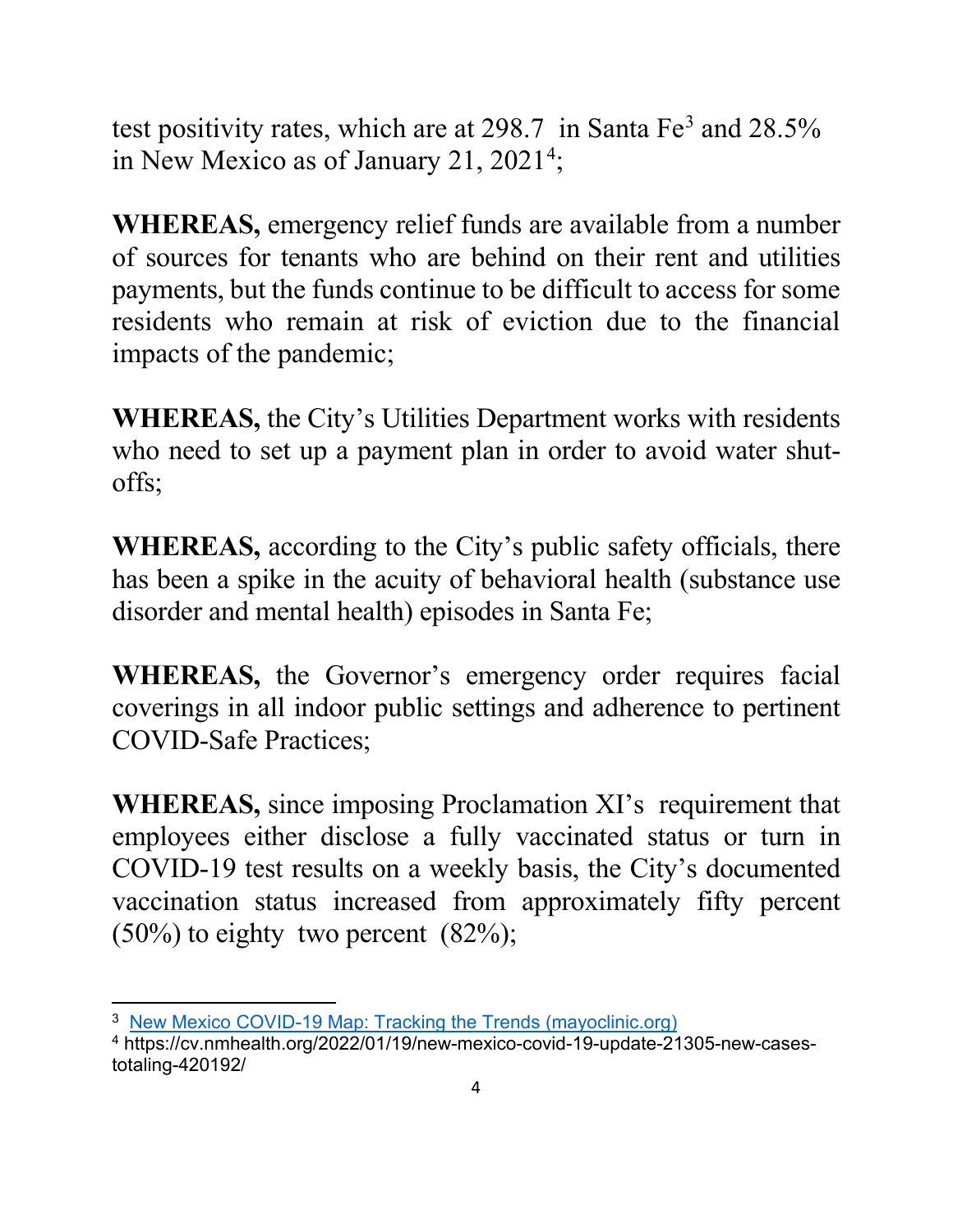**WHEREAS,** during a state of emergency declared by NMDOH or recognized by the world health organization as a pandemic, the Santa Fe City Code SFCC Section 20-1.4(E), authorizes the City Manager to exclude or limit the public from in-person attendance at meetings, provided that the public may witness the meeting, either by telephone, the internet, or on television, and provided that the meeting provides adequate means for public participation to satisfy constitutional due process;

**WHEREAS,** Section 20-1.4(E) also authorizes the City Manager to cancel any Governing Body, City Council standing committee, or standing committee meeting prior to commencement of such meeting to preserve the public health, safety, and welfare;

**WHEREAS,** Proclamation XIV expired at noon today, January, 24, 2022; and

**WHEREAS,** certain orders I previously issued remain necessary to protect life and property and preserve the public peace and safety of the people of Santa Fe; other orders I previously issued require updating to address the continuing pandemic; and certain new orders will improve the City of Santa Fe's pace of recovery from, and limit the harm caused by, the pandemic.

**THEREFORE,** I, ALAN M. WEBBER, Mayor of the City of Santa Fe, New Mexico, hereby declare, that a public health emergency continues to exist in the City. As a result, events have caused and are causing danger of injury or damage to persons and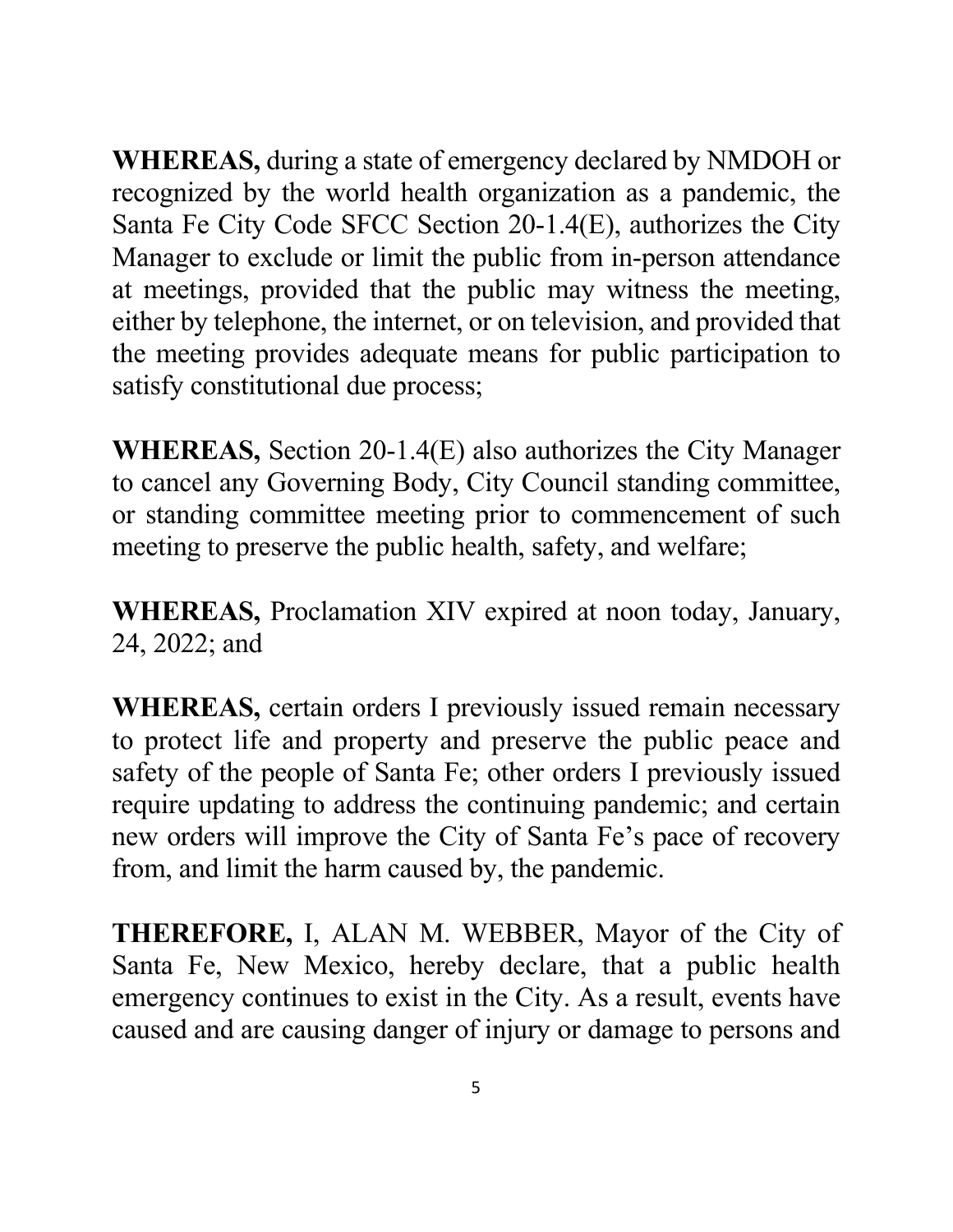property within the city. I hereby invoke all Section 2-1.3, and Sections 20-1.2 through 20-1.5 of the Santa Fe City Code of 1987, to preserve the peace and order in the City of Santa Fe.

In particular, I take the following actions:

# **I. I order the following:**

a. City facilities may continue to accommodate public use while maintaining the applicable COVID-Safe Practices (CSPs) and when such use is not difficult or impossible with regards to in-person public meetings;

b. The City Manager shall address the public health emergency by

i. maintaining the level of in-person City services and access to facilities that are currently available, to the extent that is possible in a safety-conscious manner, and increasing in-person services when and as local infection rates decrease, including, but not limited to, monitoring and adjusting as needed the current, two-week directive to supervisors to avoid in-person meetings and direct remote working when possible without decreasing City services;

ii. directing City employees, as applicable, to perform emergency functions;

iii. facilitating the continued application of the policy adopted to evaluate and address the public health and safety risks, including illegal activity, flash floods,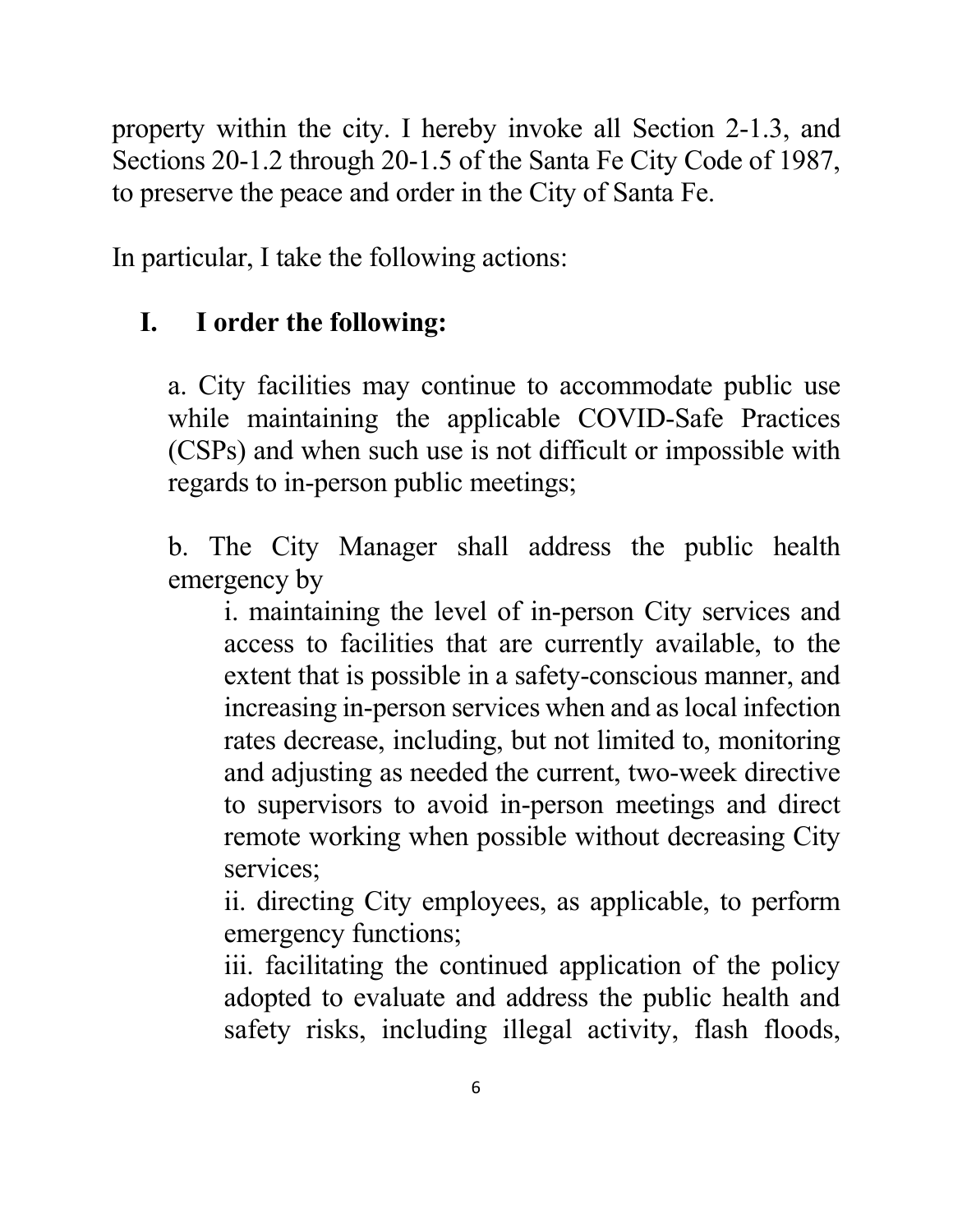environmental compliance of, and locations of encampments, and to provide residents of such encampments with access to available social services, including transitional housing in furtherance of the Built for Zero initiative to eliminate chronic homelessness, to avoid removing encampments, other than encampments in City parks, when leaving them in place furthers the purposes of this Order;

iv. work with the Human Resources Department in enforcing the policies regarding COVID-19 Safe Practices for City employees and policies for in-person work and telework for staff as appropriate;

v. maintaining the conditions of employment for vacant positions to include maintaining "up-to-date" vaccination status for COVID-19 for new employees, meaning obtaining the vaccines and boosters recommended by the CDC;

vi. authorizing five (5) days of administrative leave for all employees for use for verified COVID-19 purposes, such as isolation or quarantine, pursuant to Personnel Rule 13.60(A); and

vii. encouraging employees and supervisors to watch for symptoms in others and to encourage a culture in which employees reinforce to each other that they should not expose each other to infection;

c. Resources of the City shall be used to address the emergency as reasonably necessary, including the following:

i. Only persons wearing a facial covering may enter City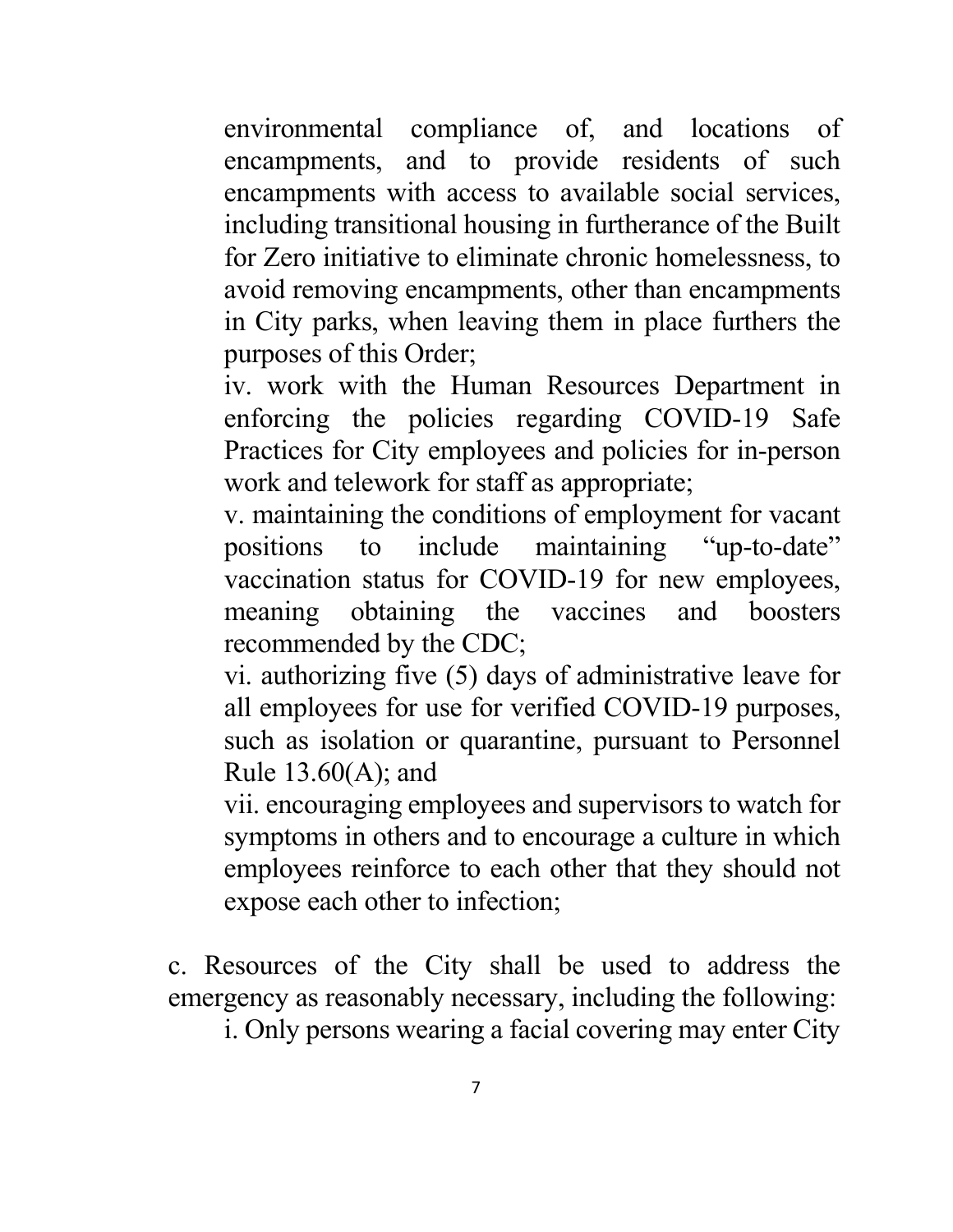facilities;

ii. If a member of the public requiring indoor services has a medical reason to not wear a facial covering, City employees shall find a reasonable way to accommodate providing services to that member of the public that does not include admitting the member of the public into the City facility and putting employees and other members of the public at risk; and

- iii. City employees must either
	- a. Provide documentation of their full COVID-19 vaccination, as defined by the CDC; or
	- b. Provide proof of a negative COVID-19 test on a weekly basis.

iv. All vaccination records and test results for City employees shall be submitted pursuant to guidance issued by the City Manager and shall be maintained as confidential.

v. Employees who refuse to abide by the above documentation and confidentiality requirements may be subject to disciplinary action.

d. While the State's facial covering order is in place and when the CDC rates the County of Santa Fe's COVID-19 transmission rate as either "High" or "Substantial", facial coverings are required for all persons inside City buildings, except when eating, drinking, or swimming, or when in enclosed, private spaces that are not shared with others.

e. Regardless of the applicable CDC transmission rating,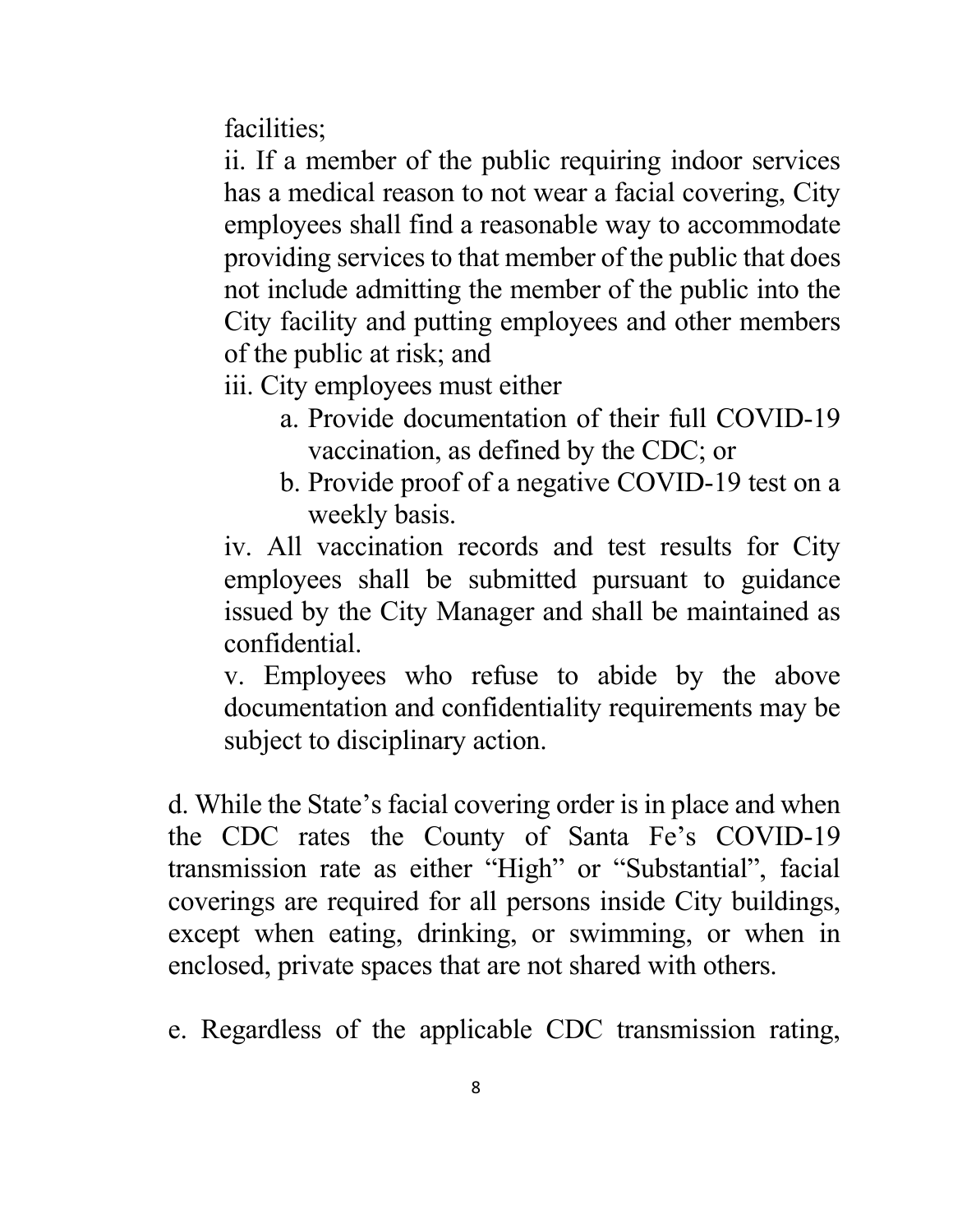when inside the publicly accessible areas of City facilities employees, and other City actors, such as committee members and contractors, must wear a facial covering.

f. Regardless of the applicable CDC transmission rating, employees, and other City actors, such as committee members and contractors, may only engage in public business inside City facilities without a facial covering when the State's order ceases and they are both (1) fully vaccinated (two weeks after final dose); and (2) in areas of City facilities that are not open to the public. "Open to the public" includes areas where the public is present and areas the public may enter with or without an appointment. An area is not open to the public if it is fully enclosed by walls and a door that separates the area from an area accessible to the public. An area with a partial barrier between City actors and the public is open to the public.

g. Before entering City facilities, members of the public shall review the posted COVID-19 Screening Questions regarding their COVID-19 positivity risk. Entry into City buildings is prohibited if the answer to any of the following screening questions is yes:

i. Are you currently experiencing, or have you experienced in the past 5 days, fever of 100.4 degrees or greater, cough, shortness of breath or difficulty breathing, sore throat, new loss of taste or smell, chills, body aches, nausea, diarrhea, or vomiting?

ii. In the past 5 days, have you had close contact with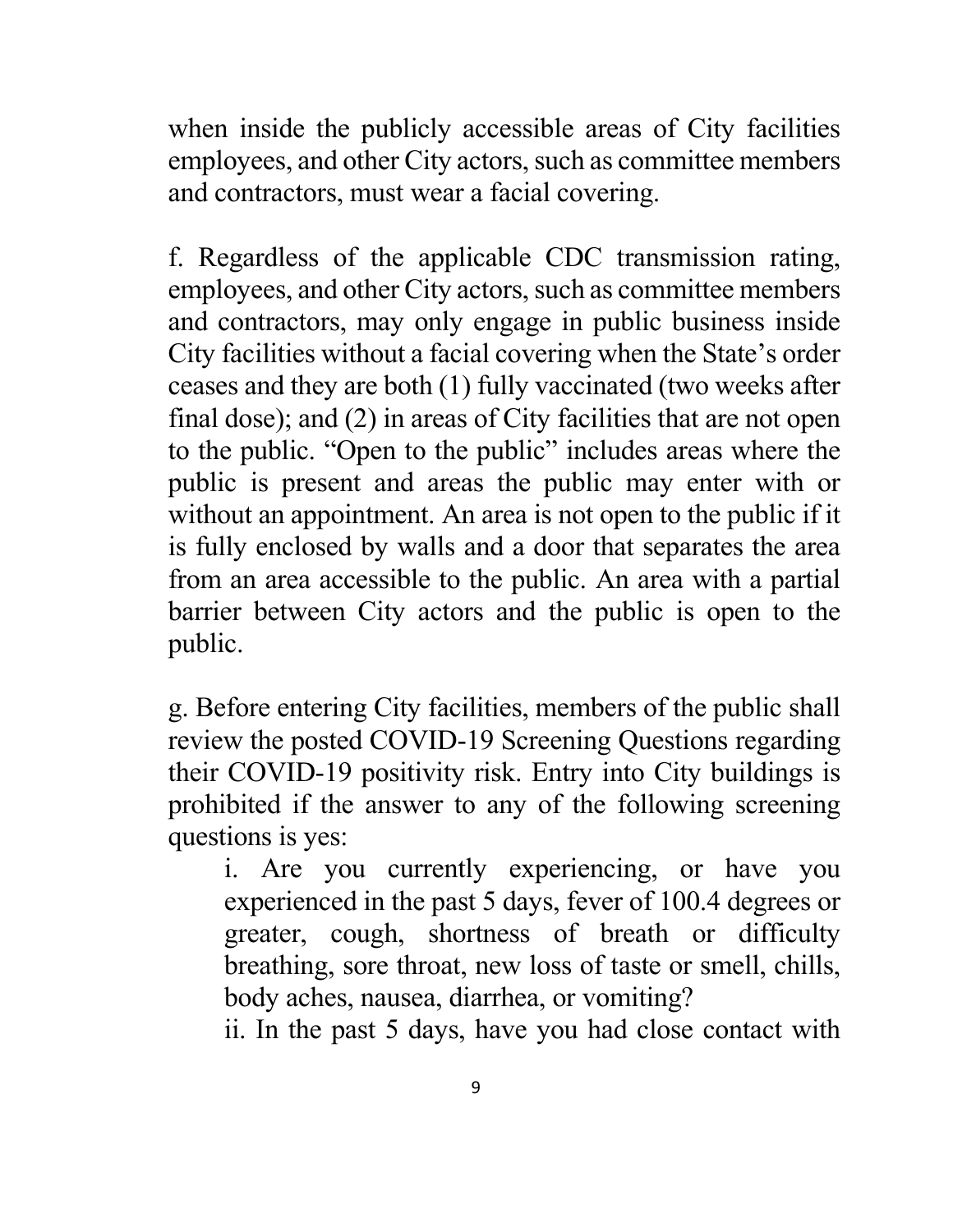anyone that you know had COVID-19 or COVID-like symptoms? "Close contact" includes being 6 feet or closer for more than 15 minutes, cumulatively, with the person in a 24-hour period;

iii. In the past 5 days, has a public health or medical professional told you to self-monitor, self-isolate, or selfquarantine because of concerns about COVID-19 infection?

h. Mayor Pro-Tem Signe Lindell, City Manager John Blair, and Finance Director Mary McCoy are my substitute signatories for emergency obligation of funds during the pendency of the declared emergency;

i. The City Clerk shall accept electronic signatures, including scanned copies of hard-copy signature, on legal documents, including but not limited to contracts, property documents, ordinances, resolutions, etc., and shall attest to electronic signatures of the Mayor and City Manager or their designees, if submitted by the signatory through the signatory's email;

j. Until the New Mexico Supreme Court lifts its injunction and to allow time for tenants to apply for and obtain relief funds, landlords are prohibited from taking action towards evicting residential tenants who are unable to pay rent due to COVID-19. This order does not seek to change the obligation of a tenant to pay rent and strongly encourages landlords and tenants to seek relief funds and landlords and tenants to discuss of payment plans;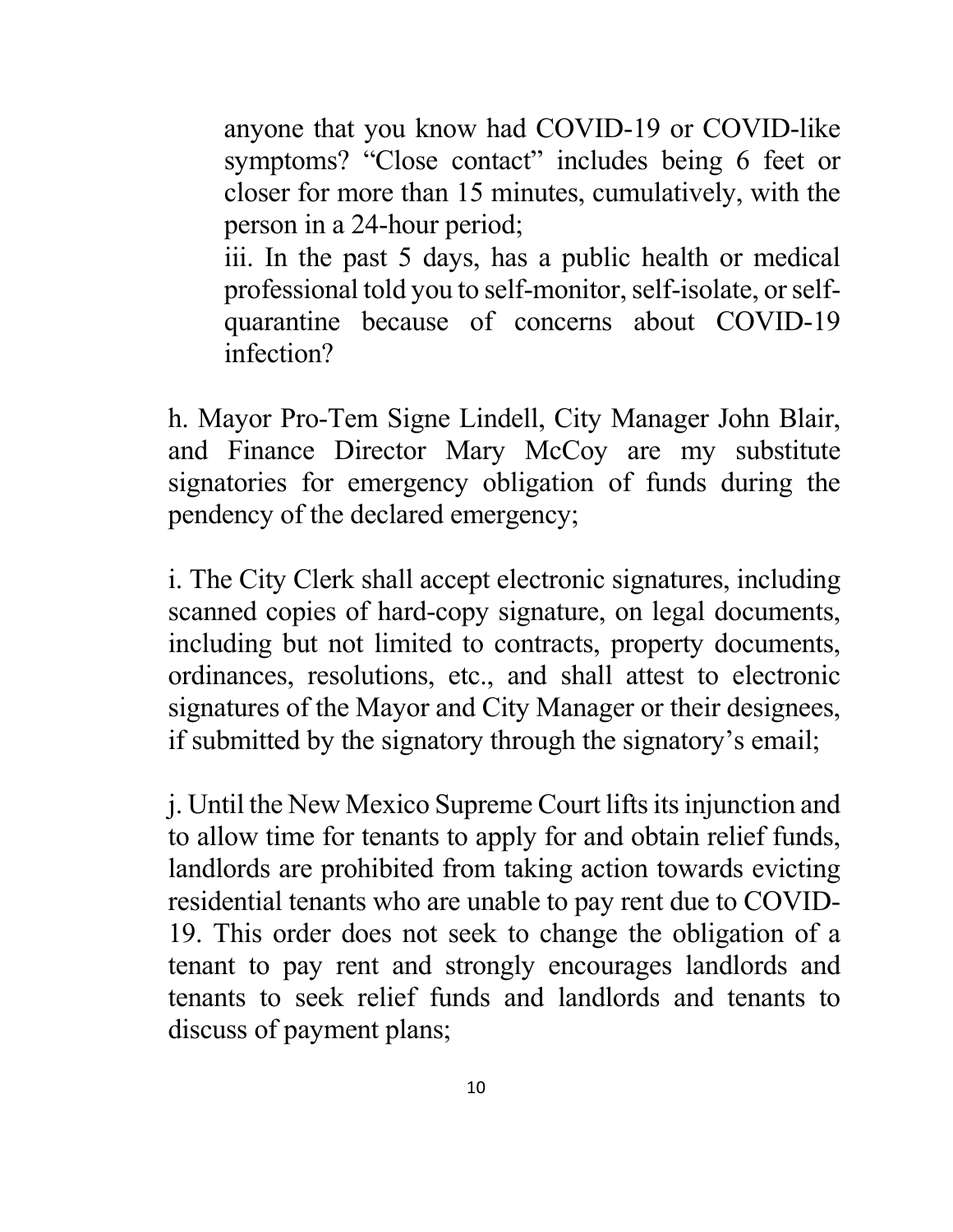k. The moratorium on water shut-offs will continue in order to allow customers the opportunity to seek a payment plan and/or relief funds, and to allow the Utilities Department to facilitate customers' access to relief funds, while charges will continue to accrue and be owed;

l. Unless a healthcare provider instructs otherwise,

i. persons in Santa Fe must wear a facial covering as required by federal and state, laws, rules, and regulations and as provided in this Order for City facilities and City employees and agents; and

ii. local businesses and employers may require facial coverings for clients, employees, and customers;

l. Businesses and non-profits shall comply with the Stateissued covid safe practices (CSPs) to the extent applicable, which are accessible online: [https://cv.nmhealth.org/covid](https://cv.nmhealth.org/covid-safe-practices/)[safe-practices/;](https://cv.nmhealth.org/covid-safe-practices/) and

m. Employers shall not retaliate against employees for seeking to comply with CSPs, this Order, or CDC guidance, advocating that their place of business follow CSPs, this Order or CDC guidance, or reporting non-compliance with this Order or CDC guidance.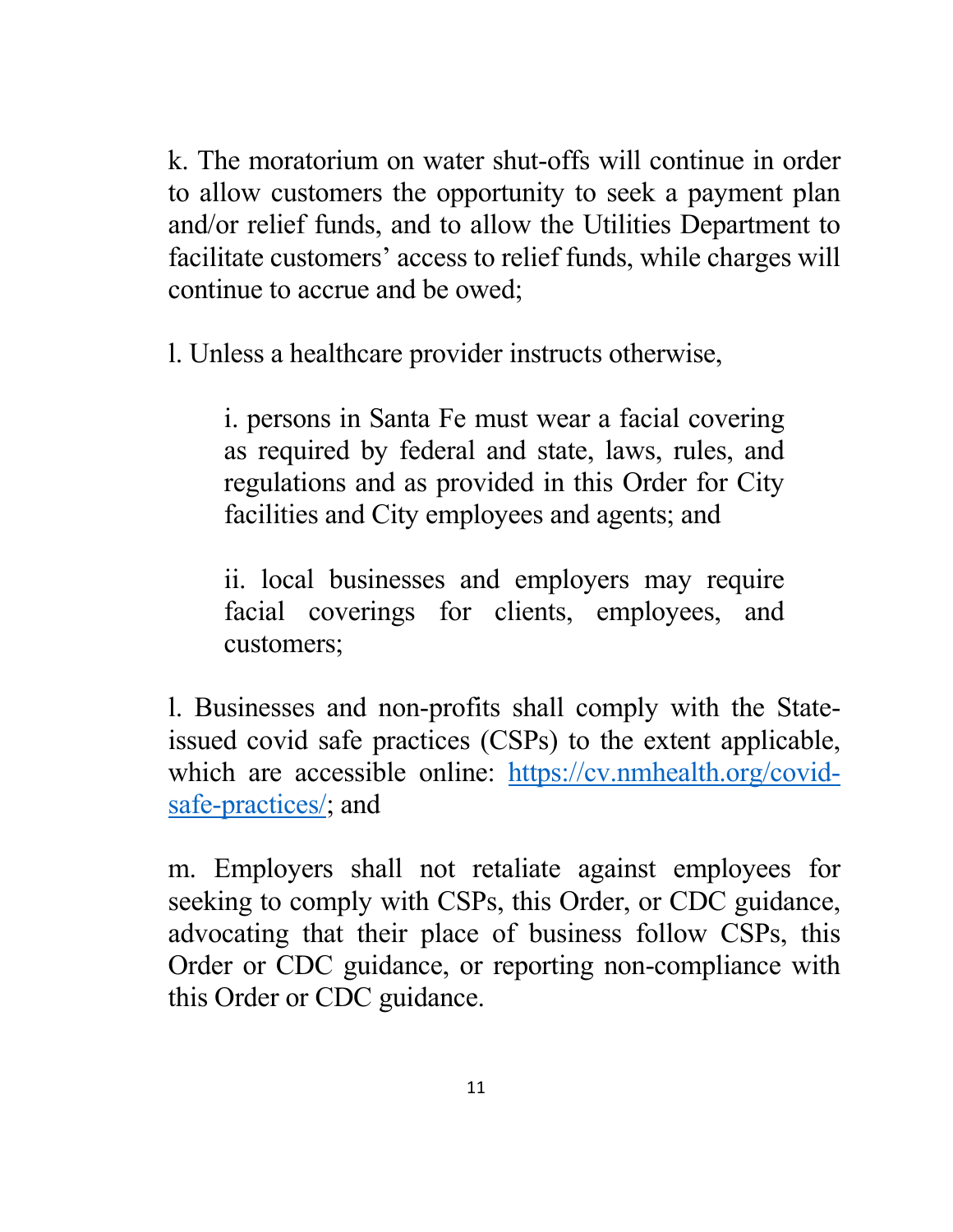- **II. Further, based on the recommendations of the Centers for Disease Control, National Institutes of Health, and other governmental, medical, and public health experts, I strongly recommend the following precautions:** 
	- a. All individuals wear at least KN95 rated facial coverings in indoor spaces and otherwise comply with official recommendations from the CDC and comply with any mandatory directives issued by the CDC regarding the use of face masks; and
	- b. Local businesses and employers consider requiring proof of vaccination for admittance to venues such as restaurants, bars, entertainment spaces.

## **III. In addition, I advise residents and visitors to the City to take the following actions and/or precautions:**

- a. Obtain "up-to-date" vaccination against the COVID-19 virus, which includes all recommended booster vaccinations. Available locations for vaccination are posted on [https://cvvaccine.nmhealth.org;](https://cvvaccine.nmhealth.org/)
- b. Even when not otherwise required, wear a facial covering rated at least KN-95 in close-contact situations;
- c. Seek relief funds for overdue rent and utilities payments. Available sources include the following:
	- i. For rent and/or mortgage assistance, from the following sources:
		- 1. For renters, the Emergency Rental Assistance Program:<https://www.renthelpnm.org/>; and
		- 2. For homeowners, the State of New Mexico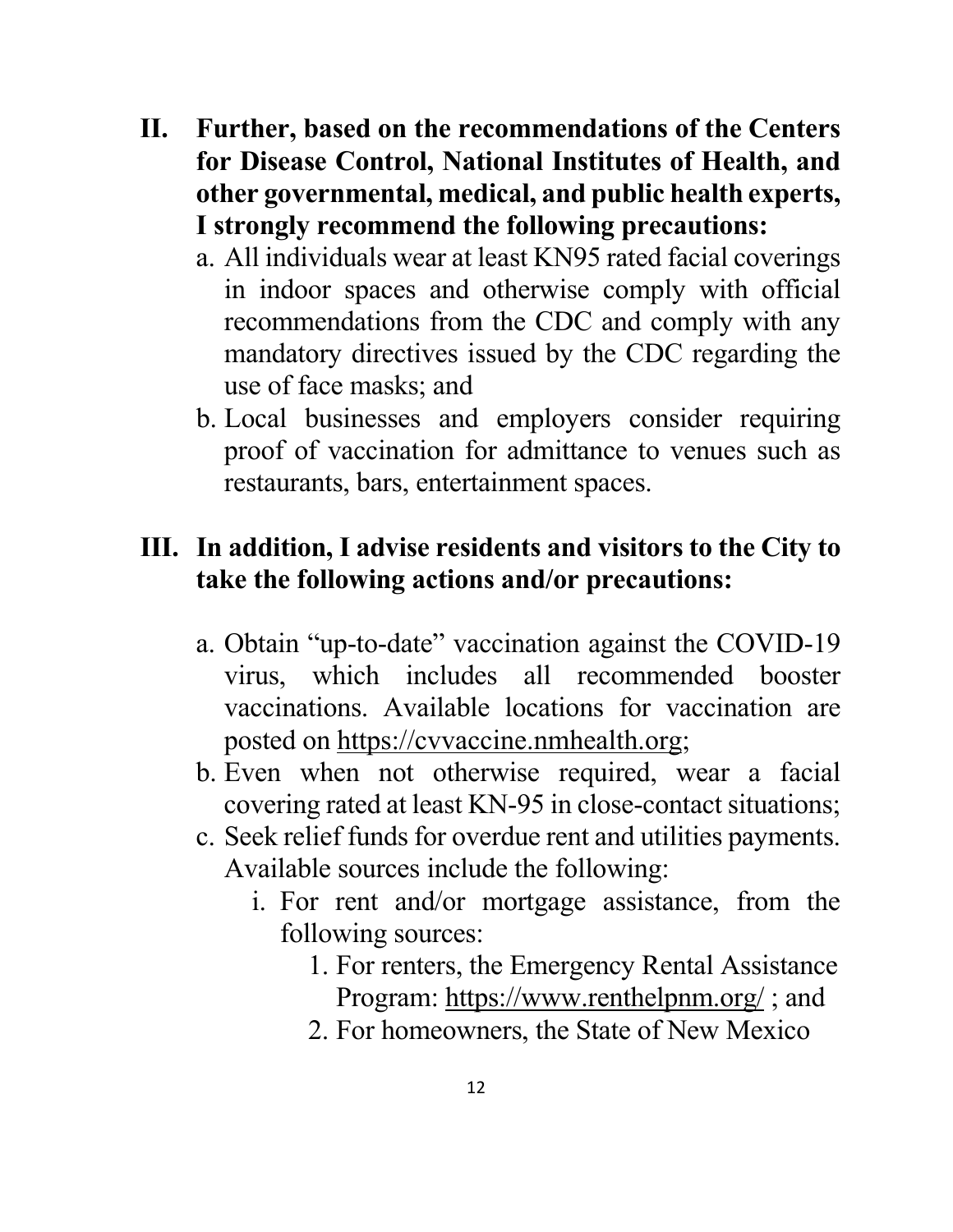Mortgage Finance Authority: [https://portal.neighborlysoftware.com/NEW](https://portal.neighborlysoftware.com/NEWMEXICOHOMEOWNERASSISTANCEFUND/Participant) [MEXICOHOMEOWNERASSISTANCEFU](https://portal.neighborlysoftware.com/NEWMEXICOHOMEOWNERASSISTANCEFUND/Participant) [ND/Participant,](https://portal.neighborlysoftware.com/NEWMEXICOHOMEOWNERASSISTANCEFUND/Participant) 505-308-4206, 866-488 0498, or [housingassistance@housingnm.org](mailto:housingassistance@housingnm.org)

- ii. For assistance with utilities payments, the following organizations have resources: Rent Help NM (linked above with rental assistance sources), Adelante Santa Fe Public Schools, Connect, St. Bede's Episcopal Church, St. Vincent de Paul, The Cathedral Basilica of St. Francis of Assisi, Help New Mexico, Life Link, Our Lady of Guadalupe Church, Income Support Division, Salvation Army, Communities in Schools New Mexico, and Westminster Presbyterian Church;
- d. For utilities payments that are overdue to the City, set up a payment plan by calling Utility Billing's main number 505-955-4333 and selecting option "2";
- e. Avoid contact with people who are sick;
- f. If you are unvaccinated,
	- i. Seek "up to date" vaccination as the best protection against serious illness, hospitalization, and death;
	- ii. If you cannot get vaccinated, practice "social distancing", by maintain six (6) feet between yourself and others;
	- iii. Avoid large indoor gatherings;
- g. Wash your hands often with soap and water for at least 20 seconds, especially after blowing your nose, coughing, or sneezing, or having been in a public place;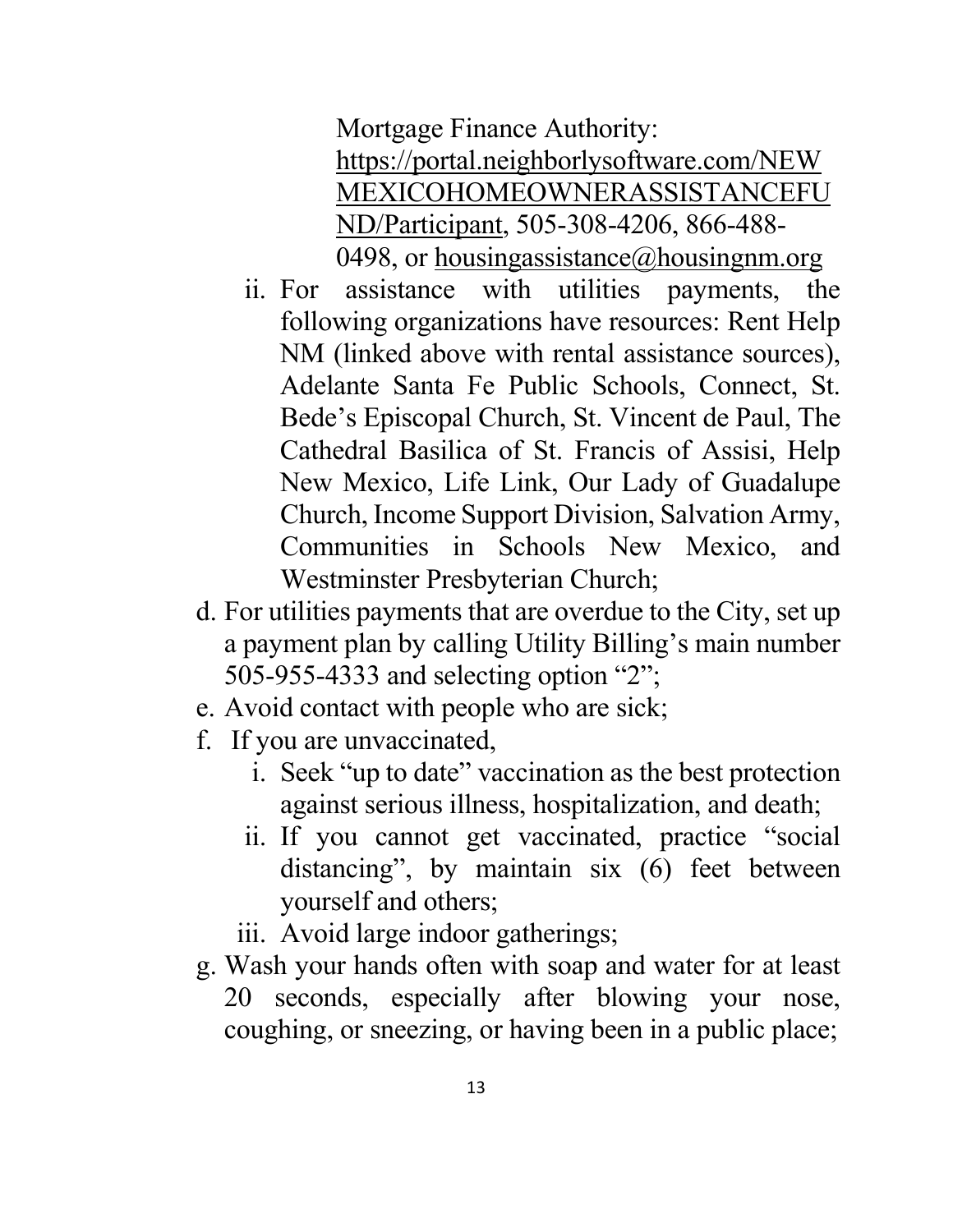- h. If soap and water are not available, use a hand sanitizer that contains at least sixty percent (60%) alcohol;
- i. To the extent possible, avoid touching high-touch surfaces in public places, such as elevator buttons, door handles, and handrails;
- j. Use a tissue or your sleeve to cover your hand or finger if you must touch something;
- k. Avoid touching your face, nose, and eyes; and
- l. Clean and disinfect your home to remove germs: practice routine cleaning of frequently touched surfaces (for example, tables, doorknobs, light switches, handles, desks, toilets, faucets, sinks, cell phones, and other electronic devices).

# **IV. I also encourage the following:**

- a. To the greatest extent possible, all residents should practice safe and hygienic conduct as described in Section III of this Order, above;
- b. Landlords should work with their tenants to obtain the maximum relief funds available for past-due rental payments;
- c. Utilities should work with their customers to obtain the maximum relief funds available for past-due utilities bills;
- d. Event planners should seek testing and vaccinations for performers, vendors, and other traveling participants to the greatest extent possible, preferably vaccination before arrival and testing for unvaccinated participants;
- e. Local businesses should offer paid sick leave whenever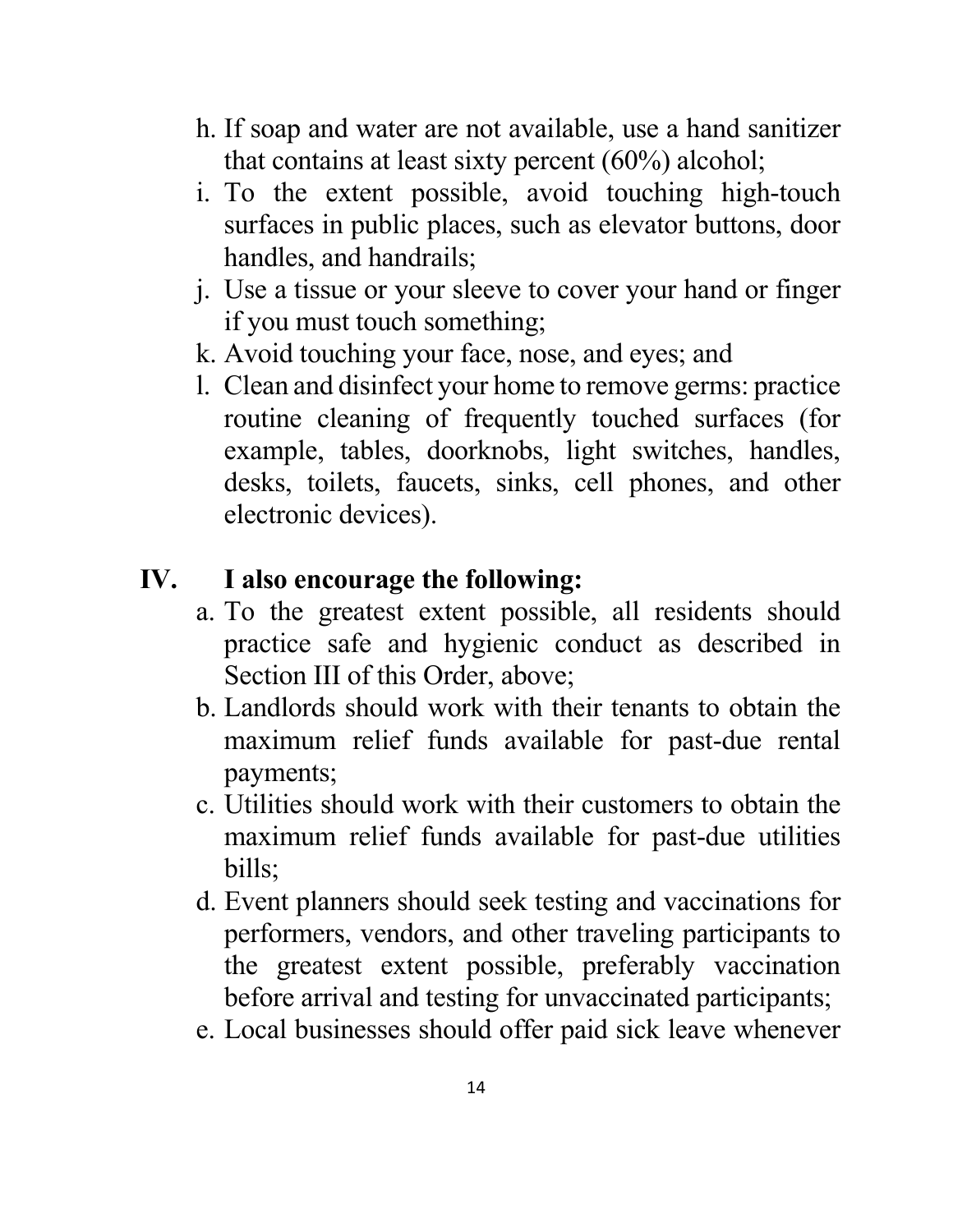feasible;

- f. Local businesses should limit non-essential travel for work;
- g. Local businesses should continue to allow employees to work from home where feasible;
- h. Local businesses should, to the extent feasible, respond to requests from the City to contribute to and participate in such activities and efforts as may assist in responding to the current COVID-19 health crisis;
- i. Residents should, to the extent feasible without compromising other advisories, patronize and shop at local businesses, merchants, and vendors;
- j. Residents should sign up for "Alert Santa Fe" at [https://www.santafenm.gov/alertsantafe;](https://www.santafenm.gov/alertsantafe)
- k. Residents should register for the COVID-19 vaccine at [https://cvvaccine.nmhealth.org](https://cvvaccine.nmhealth.org/) and update their profile regularly;
- l. Residents and visitors should get tested
	- i. regularly for COVID-19, regardless of vaccination status and symptoms; and
	- ii. when and if they have symptoms or know they have been exposed to someone with COVID-19
- m. *Symptomatic persons* should isolate and obtain a "PCR" test at one of many local testing sites, searchable on the NMDOH website [\(https://cvprovider.nmhealth.org/directory.html\)](https://cvprovider.nmhealth.org/directory.html)
- n. *Asymptomatic persons* should obtain an antigen test such as a self-administered saliva test, available at [https://learn.vaulthealth.com/nm/,](https://learn.vaulthealth.com/nm/) at local pharmacies,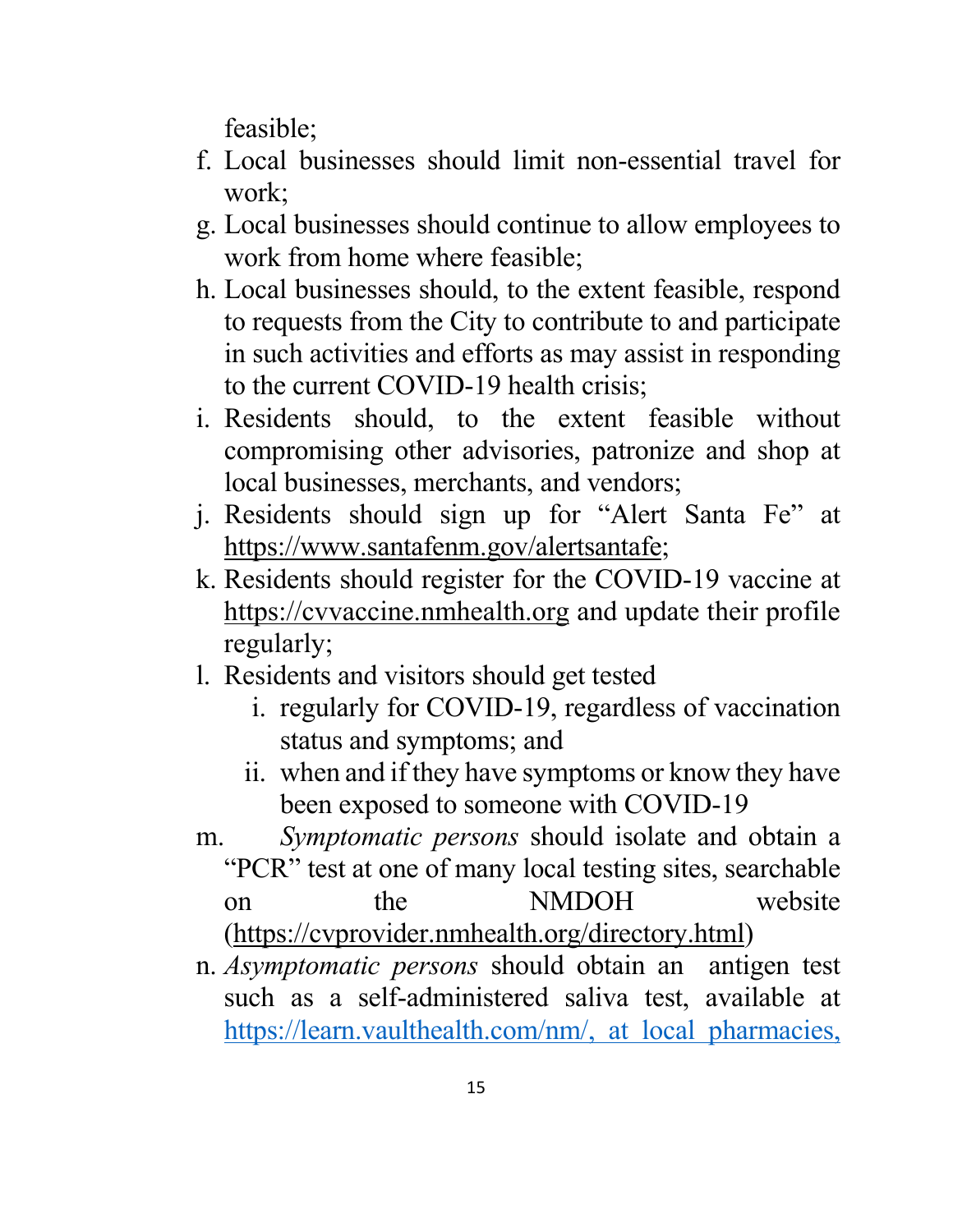or through a home-delivered COVID test ordered through www.usps.com/covidtest; and

o. Residents should call 1-855-NMCRISIS (1-855-662- 7474) if they or someone they know is having a behavioral health (substance use disorder or mental health) crisis and need assistance.

## **V. Effective Date**

I hereby declare that this Proclamation will become effective upon my signature and order the City Manager to disseminate the contents hereof to the public by appropriate news media and any other means at her disposal.

## **VI. Term.**

This Proclamation of Emergency may be extended for such additional periods of time as determined necessary by Resolution of the Governing Body of the City of Santa Fe, New Mexico.

**DONE at Santa Fe, New Mexico this**  24 day of **January** , 2022 at the hour of <u>4 \_\_\_\_</u> o'clock <u>P\_</u>.M. (MDT).

 $\mathscr{Q}\mathscr{u}\mathscr{m}$ 

ALAN M. WEBBER, MAYOR City of Santa Fe, New Mexico

ATTEST:

Kristar Pula